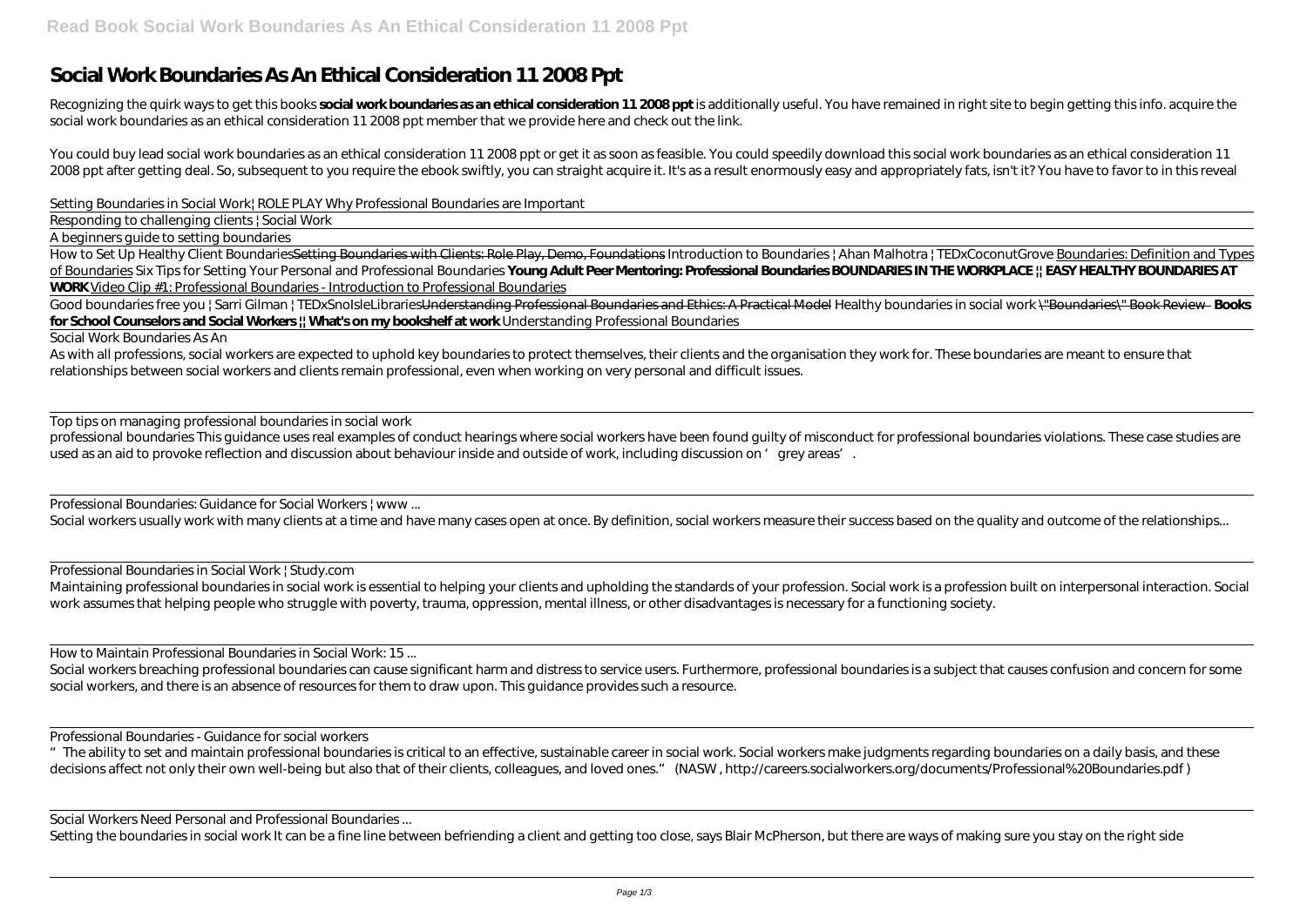Setting the boundaries in social work | Social Care ...

Effective boundary setting, management, and maintenance is one of the most crucial features of any kind of social work practice – it establishes the necessary frame and flexibility of the helping relationship, and is a requisite for trust. Nothing challenges boundaries (and invites opportunities to explore, reinforce, or transform them) like clients doing things outside of the usual expectations and order of treatment, especially if it results in the social worker feeling annoyed or ...

The Importance of Boundaries – MSW Careers

Rose Handon, BSW, MSA, LSW, has served in the field of child welfare for more than 30 years. She is a current state government policy administrator, and is a doctoral student at Walden University, School of Public Policy and Administration. She may be reached at rhand001@waldenu.edu.

Setting boundaries is an important part of establishing one's identity and is a crucial aspect of mental health and well-being. Boundaries can be physical or emotional, and they can range from being loose to rigid, with healthy boundaries often falling somewhere in between.

Client Relationships and Ethical Boundaries for Social ...

Free Social Work Tools and Resources: SocialWorkersToolbox.com ... Positive parenting: how to set boundaries and build positive relationships (Guide for parents) ... This quide shares practical advice and tips for positive parenting techniques that work well for children – from babies to teenagers. These techniques encourage better behaviour ...

Respecting Boundaries — The Don'ts of Dual As an adult, Reamer / Boundary Issues in Social Work: Managing Dual Relationships 125 the client sought counseling to help her under- stand the impact of the early victimization, espe- cially pertaining to her intimate relationships.

Positive parenting: how to set boundaries and build ...

Setting boundaries is something we social workers often teach their clients – it' s good to practice what we preach! Setting boundaries early in a relationship is very important, as you establish respect for yourself, acknowledge your limits, and pay homage to your values. Setting boundaries early in a relationship is great to let incredibly needy people (not just clients) know that there are things that you will and will not tolerate.

Social Work Pro Tip #002: Set Boundaries, Early and Often ...

How to Set Healthy Boundaries: 10 Examples + PDF Worksheets Social work is a profession in which dual relationships are common because of the nature of the work and clients' vulnerability. It is our responsibility to protect clients and demonstrate appropriate standards of care and boundaries. Handle each situation with the utmost professionalism.

This course will help you to look at the way social work and social work care agencies develop an agency culture and how this can both impede and assist working across organisational boundaries. This course provides material to help you consider ways in which working across boundaries can be improved to the benefit of service users and agencies.

Boundary Issues in Social Work: Managing Dual Relationships. Social Workers Without Borders is a registered charity. We offer voluntary support to asylum seekers, refugees and those impacted by borders, independently of Government and Local Authorities, using our social work skill and expertise. This allows us to develop our own criteria of involvement adhering to our professional ethics and values as ...

Social Workers Without Borders

The coronavirus crisis has heaped pressure on social workers by blurring the boundaries between their professional and personal lives, a Guardian event heard.

'Nine at night and my laptop is still open': social work ...